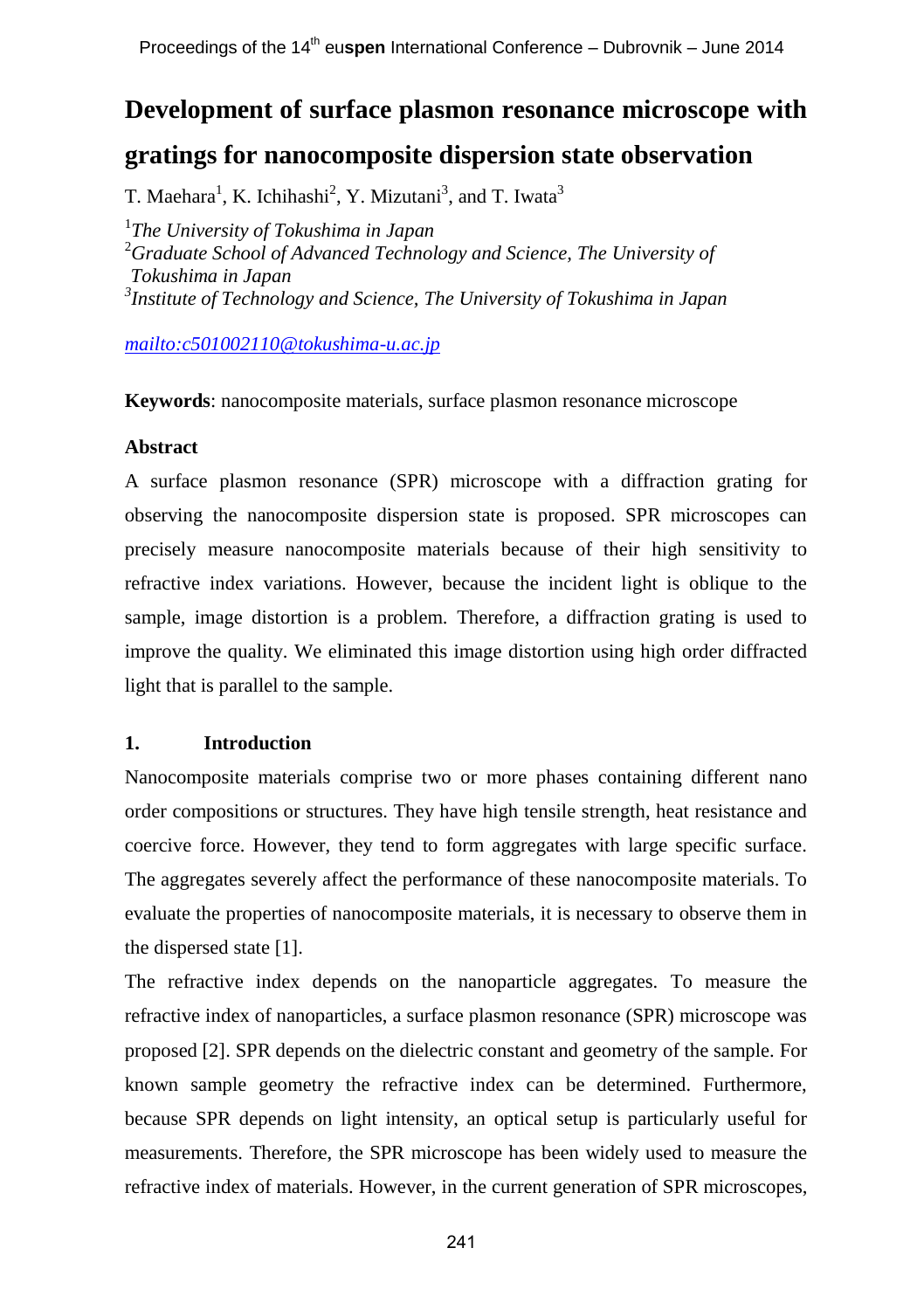the illumination light incident at the resonance angle gives rise to image distortion. To overcome this problem, we used a diffraction grating to vertically diffract the reflected light from the sample. Using a high-order diffracted light for imaging; the imaging device is set parallel to the object plane, thereby eliminating image distortion. In this paper, we reports the refractive index of a nanocomposite material measured using a SPR microscope using the diffraction grating.

## **2. SPR microscope with a diffraction grating**

Figure 1 shows the SPR microscope with a diffraction grating. The SPR generating part comprises a 6.0-mm-thick glass substrate with a 50-nm-thin gold layer deposited on the substrate surface by vacuum evaporation; the sample is placed on this gold layer. The diffraction grating is optically coupled to the side of the glass substrate using immersion oil. The thin gold layer is illuminated through the other side of the substrate at a fixed incidence angle by a laser diode (LD; wavelength  $= 670$  nm). The SPR excitation from p-polarized light depends on the refractive index of the sample. Thus, the intensity of the reflected light depends on the difference in the refractive index. The reflected light from the sample is vertically diffracted by the diffraction grating, which is of the blazed type, with a grating period of 833 nm and a blaze angle of 36.52°. The diffraction grating period is designed to generate second-order diffraction light vertical to the grating. Finally, the sample surface is imaged with a CMOS camera through an objective lens and an imaging lens. Thus, the undistorted image of the nanocomposite dispersion state is obtained using the contrast of the high-order reflected light.



Fig.1: Optical setup of the SPR microscope using with a diffraction grating.

## **3. Aggregation of nanocomposite materials**

To test the setup, we constructed an SPR microscope with a commercially available diffraction grating. First, the image distortion was evaluated. Figure 2 shows the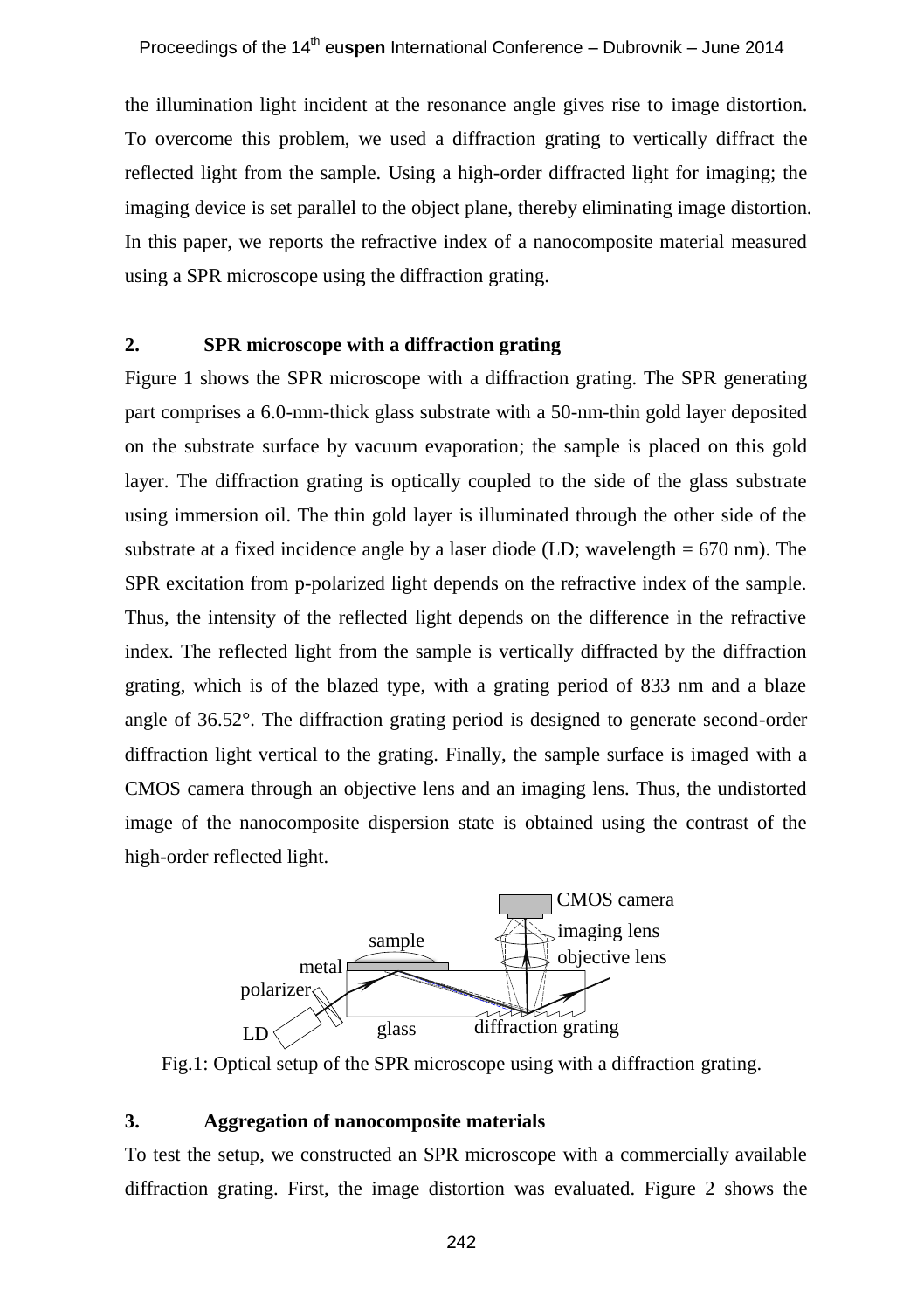experimental results for the evaluation of the image distortion. Figure 2 (a) shows the lattice pattern with a line width of  $0.97$  mm  $+/-0.01$  mm on a PET film. Figures 2 (b) and (c) show the images obtained by the conventional and proposed methods, respectively. As shown in Fig. 2 (b), the obtained image is distorted owing to the compression of the line width. In contrast, the proposed method produces an undistorted image. The length of the dashed XY line measured with both methods using the number of pixels was 0.30 mm  $+/$  0.01 mm and 0.97 mm  $+/$  0.04 mm, respectively. Clearly, the proposed method improves the aspect ratio.



Fig. 2: Image distortion: (a) sample, (b) image obtained with the conventional method, and (c) image obtained with the proposed method.

For calibration, we used a sample with known refractive index. Figure 3 shows the dependence of the reflectance on the refractive index of a sucrose aqueous solution. We varied the refractive index by altering the sucrose concentration. The reflectance increased as the refractive index increased from 1.33 to 1.38, and remained constant between 1.38 and 1.45. These values for reflectance suggests the generation of SPR between the refractive index values of 1.33 and 1.38. However, above 1.38, the reflection is constant because SPR is not generated. Thus, in the range of 1.33 to 1.38, the dispersion state can be observed using the SPR microscope.